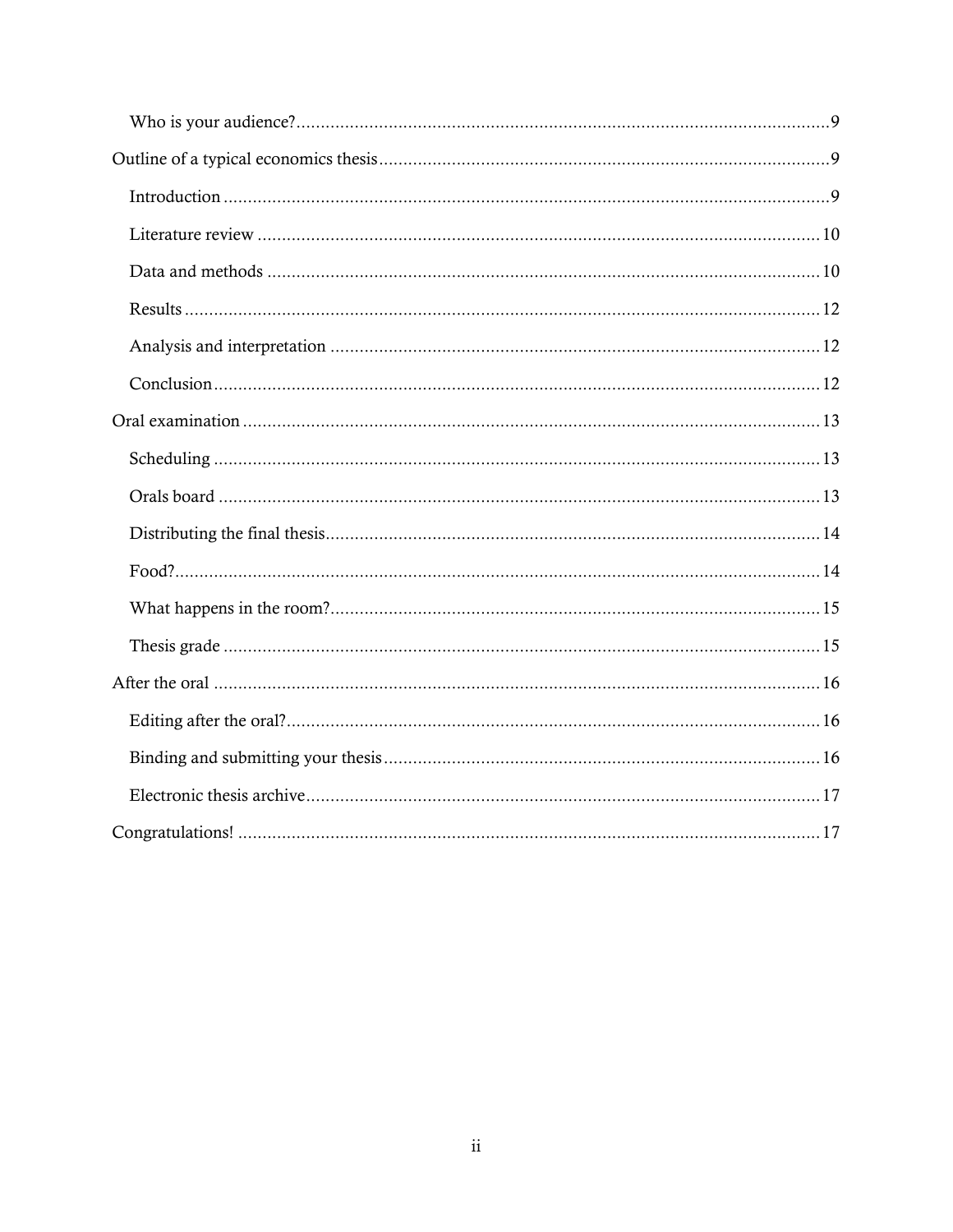# <span id="page-2-0"></span>About this document

Each year Reed College publishes an official Senior Handbook that gives the official college deadlines and regulations for the senior year (http://www.reed.edu/registrar/pdfs/senior-handbook.pdf). This document supplements the official handbook with deadlines, regulations, and recommendations specific to the Economics Department. The official handbook remains the definitive source for college-wide rules and deadlines; nothing in the department handbook should be inferred to override it.

# <span id="page-2-1"></span>Assignment of thesis adviser

Students describe several potential thesis topics as part of the junior qualifying exam. Just prior to the beginning of the senior year, the department chair asks rising seniors for an update on their preferred topic and adviser(s).

The department faculty meets at the beginning of each semester to assign each student a thesis adviser and first-draft reader. Students may be assigned an adviser other than the one requested in order to balance the advising load among faculty. When this is necessary, the department will attempt to achieve the best possible overall fit between topics and advisers.

Students with interdisciplinary majors such as Math-Econ may have advisers in both departments. An economics adviser will be assigned by the process above. Consult with the other department for more information on how it assigns advisers.

# <span id="page-2-2"></span>**Deadlines**

There are four deadlines during the thesis year. Of these, only the second (end of first semester chapter) is specifically an Economics Department deadline. To verify the exact dates of the college and division deadlines, look at the current college-wide Senior Handbook.

### <span id="page-2-3"></span>Thesis proposal: Noon on Monday of 4<sup>th</sup> week of first thesis semester

- **Whose deadline?** This deadline is imposed by the Division of History and Social Sciences, but the Economics Department also applies it to interdisciplinary majors that include economics.
- **What?** This proposal is brief (one page is sufficient) and can usually be an updated copy of the thesis topic submitted for the junior qual. No adviser's signature is required; if you want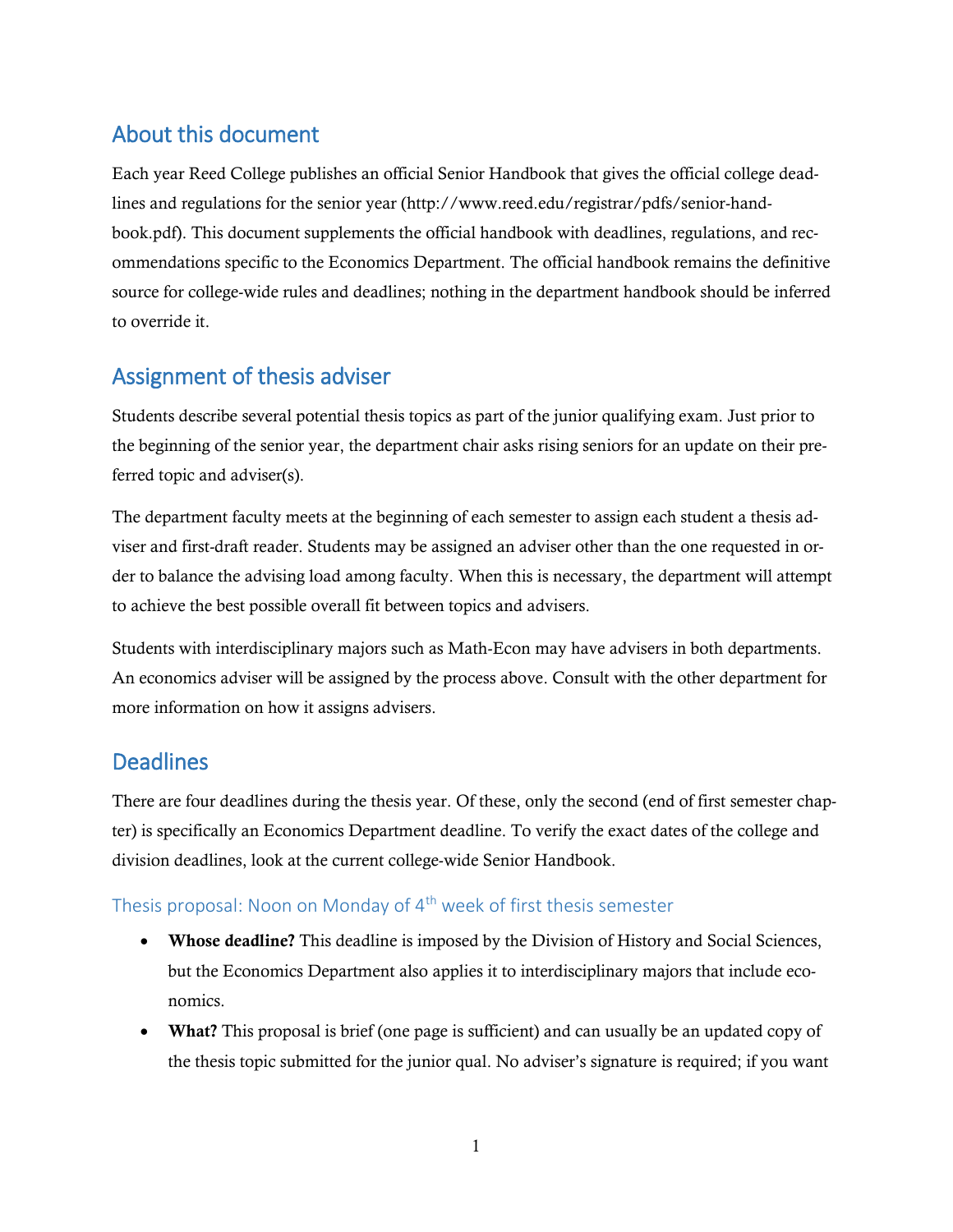your adviser's feedback on your proposal, you should allow several days for this process prior to the deadline.

**How to submit?** The proposal is submitted in Moodle on the HSS thesis proposals page.

### <span id="page-3-0"></span>First chapter(s): Last Friday of your first thesis semester

- **Whose deadline?** This is a department deadline. The last Friday is the department standard, but your adviser may set an earlier deadline.
- **What?** Work with your adviser to determine exactly what should be included in your first chapters. The usual expectation is (1) a short introduction that describes your thesis question and how you propose to answer it, and (2) a literature-review chapter that surveys the existing literature relating to your topic.
- **How to submit?** You should deliver copies of the chapter(s) directly to your adviser and your first-draft reader, and also to any co-adviser from another department in the case of interdisciplinary majors. Check with these people to ascertain whether they prefer to receive your draft chapters in paper or electronic form.
- **What's next?** You should expect to get feedback from each faculty member within about a week. Once you have read the comments you should schedule a meeting to discuss them with your thesis adviser and plan your direction for the second semester. Some advisers prefer to meet jointly with the student and the first-draft reader (and the interdisciplinary co-adviser, if any) in a brief "mini-oral" conference if their schedules allow. Check with your adviser to determine what is expected of you.

#### <span id="page-3-1"></span>First draft: Noon on Friday of  $8<sup>th</sup>$  week of second thesis semester

- **Whose deadline?** This is a history and social science deadline. *This deadline is strictly enforced and the penalty for not meeting it is grim!* If you do not submit an acceptable first draft on time, you will not be allowed to attend commencement or to receive your degree with the rest of your class. Exceptions are rare and must be based on serious extenuating circumstances beyond the student's control, so do not take this deadline lightly. Again, your adviser may impose an earlier deadline.
- **What?** The draft you submit must be a complete thesis of sufficient quality that it would receive a passing grade as a final draft. It must be logically complete with all chapters and elements (title page and other forematter, table of contents, tables, charts, references, bibliography, etc.) in place. All citations and references must be complete.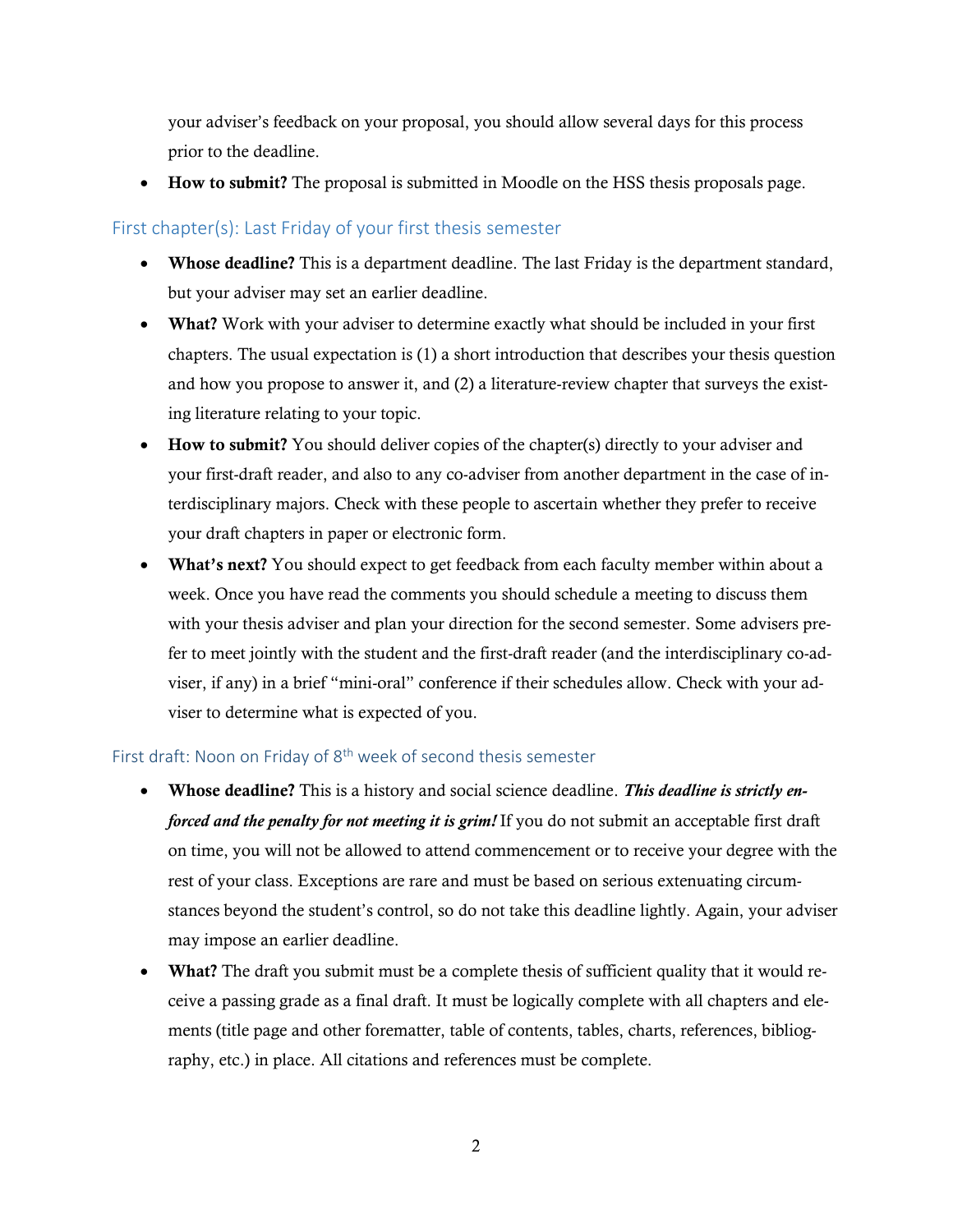- **How to submit?** Two copies must be submitted in paper form to the HSS administrative assistant before noon. No adviser signature is required. (An additional copy may be required for interdisciplinary co-advisers.) The administrative assistant will record your submission and return the copies to you for distribution. It is always better to deliver drafts to the faculty member's office rather than the Eliot Hall mailbox; some faculty do not check their Eliot boxes frequently.
- **What's next?** You should expect comments back from the faculty within a week to ten days, depending on faculty thesis loads and the timing of break. It may be useful to schedule a meeting with each faculty member once you have read the comments. The thesis is typically revised extensively after the first draft. Additional research may be done and sections or even chapters may be added in the five weeks between the first-draft and final-draft deadlines.

#### <span id="page-4-0"></span>Final draft: 3pm on the last Friday of the second thesis semester

- **Whose deadline?** This is a college-wide deadline. Note that for students finishing a thesis in the fall semester, this is *not* the last day of classes, but rather the calendar Friday *before* the final, abbreviated class week.
- What? This is the final draft of your thesis on which you will be examined in the oral examination and on which you will be graded. Obviously, it must be complete and conform to all of the requirements for formatting and content.
- **How to submit?** You must get your adviser's initials, usually on the bag containing your thesis, prior to submission. Four copies (or more if there are more members of the orals board) must be submitted to the registrar's office prior to 3pm. Be sure to plan getting the adviser's signature in advance because some faculty members leave campus early on Fridays. You should also plan duplication of your thesis in advance because the print shop is very busy at this time.
- **What's next?** Again, you will get the copies back after the registrar has recorded them as submitted. Fill in the form on the outside of each bag with your name and the time/date/location of your oral exam and distribute them to the members of your orals board. Again, it is strongly recommended that you take the copies to faculty offices rather than using the Eliot Hall mailboxes; some faculty do not check the Eliot boxes regularly. You should not expect any feedback prior to the oral exam.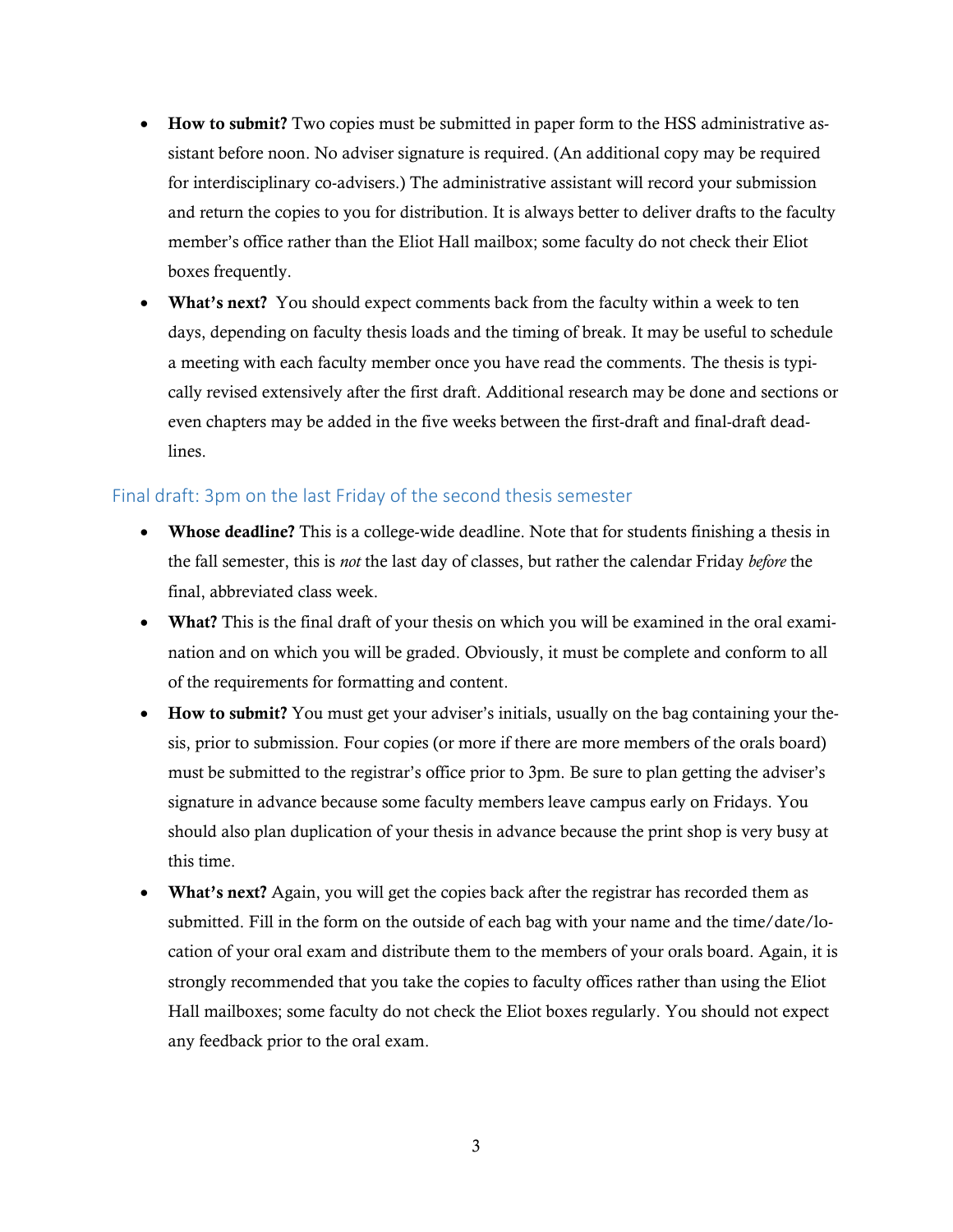# <span id="page-5-0"></span>Funding for thesis work

You should expect to pay for routine thesis expenses such as printing, copying, and binding. If you encounter more expensive thesis expenses there are several sources of support for which you can apply. Among the expenses that have been supported are payments to experimental subjects, acquisition of data sets and library materials, mailing expenses, computer software, and small items of computer hardware such as flash drives and external hard drives. The department will pay for a one-year license to Intercooled Stata for seniors doing empirical thesis research. Travel is supported only in extraordinary circumstances. Any materials purchased through these programs remain the property of the college and must be returned at the end of your thesis work.

These expenses are normally reimbursed by the department's administrative assistant upon presentation of receipts.

### <span id="page-5-1"></span>Initiative Grants for Undergraduate Research (IGUR)

The IGUR program is college-wide and is administered by the Undergraduate Research Committee (URC). Guidelines and deadlines for applications are at [http://www.reed.edu/beyond-reed/stu](http://www.reed.edu/beyond-reed/students/fellowships-awards/sponsored/initiative.html)[dents/fellowships-awards/sponsored/initiative.html.](http://www.reed.edu/beyond-reed/students/fellowships-awards/sponsored/initiative.html) There are several deadlines for consideration throughout the fall and spring semesters, so check the Web site and make sure that your proposal is submitted prior to the deadline in order to receive prompt consideration. Matching funds from the student's department are often required for IGUR grants, so you will likely send your proposal to both the URC and to the Economics Department for joint consideration. Economics students are eligible for IGUR support, but IGUR applications are not required for thesis support. Most economics students will find it more convenient to apply for department funding, as described below, rather than IGUR funding.

### <span id="page-5-2"></span>Economics Department thesis funding

Donations from several alumni and other friends of the department have established funds that the department can use to support student research as well as other activities. You should discuss options for support with your adviser. Requests for department support should follow the same format as the IGUR proposal and should be submitted to the department chair. There are no fixed deadlines for requesting department support and response is usually prompt.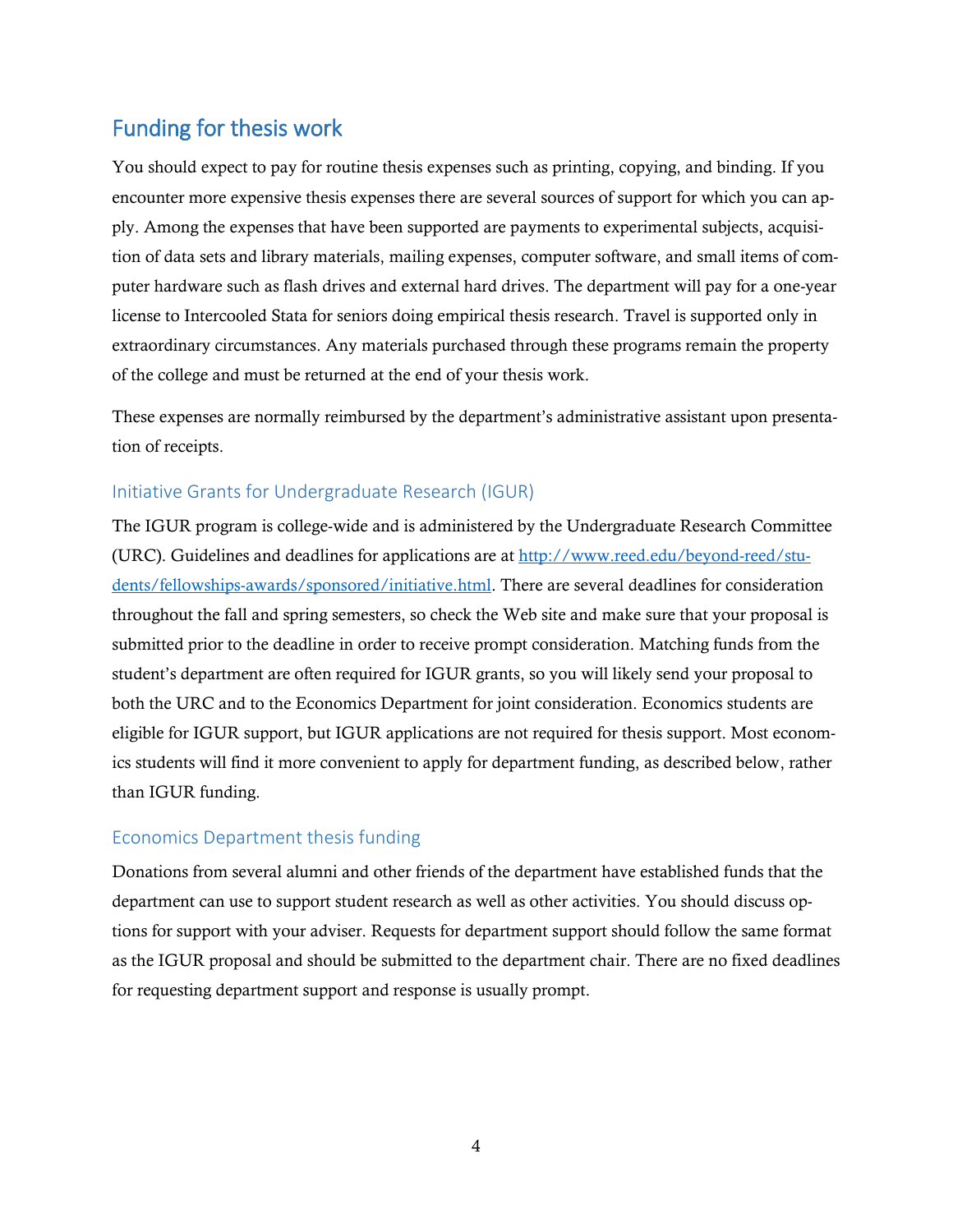# <span id="page-6-0"></span>Non-financial thesis support resources

In addition to the advice of the faculty, thesis students receive support from college academic support offices such as the library and computer user services.

#### <span id="page-6-1"></span>Library resources

Librarians are professionals who specialize in finding academic information. Thesis students need academic information. The match is obvious, so you should make contact with the economics support librarian early in your thesis process and as needed thereafter.

The library staff has prepared a resource guide specifically for economics students at [http://lib](http://libguides.reed.edu/economics)[guides.reed.edu/economics.](http://libguides.reed.edu/economics) This site has online resources for finding both textual material and economic data. It also has a schedule of support workshops offered by library staff on topics useful to economics thesis students.

Should you find books that are important for your research but that are not held by the library, you may obtain them temporarily through Summit or interlibrary loan or you may request that the library purchase them. Purchase requests will be evaluated by the library and the department, largely based on the potential usefulness of the item to future students.

#### <span id="page-6-2"></span>Data acquisition and analysis resources

To provide better support to students in the social sciences (and other disciplines) who use data, a joint program among the library, computer user services, and academic support services now provides integrated consulting to help you find and obtain the data that you need. You can find out more about the staff and the services they offer a[t http://www.reed.edu/data-at-reed/index.html.](http://www.reed.edu/data-at-reed/index.html)

This group also provides user support—online tutorials, links to information, and individual consulting—for users of Excel, Stata, R, and other software common in data analysis.

#### <span id="page-6-3"></span>Writing support

Every thesis student encounters times when writing is a struggle. The Writing Center is part of Academic Support Services, located in the Dorothy Johansen House (DoJo), and is there to provide workshops and free one-on-one support for thesis writing. This help can be at a macro level—organizing your thesis or planning your time better—or at a more micro level such as proofreading a few pages or suggesting revisions. For more information, see or [http://www.reed.edu/writing/.](http://www.reed.edu/writing/)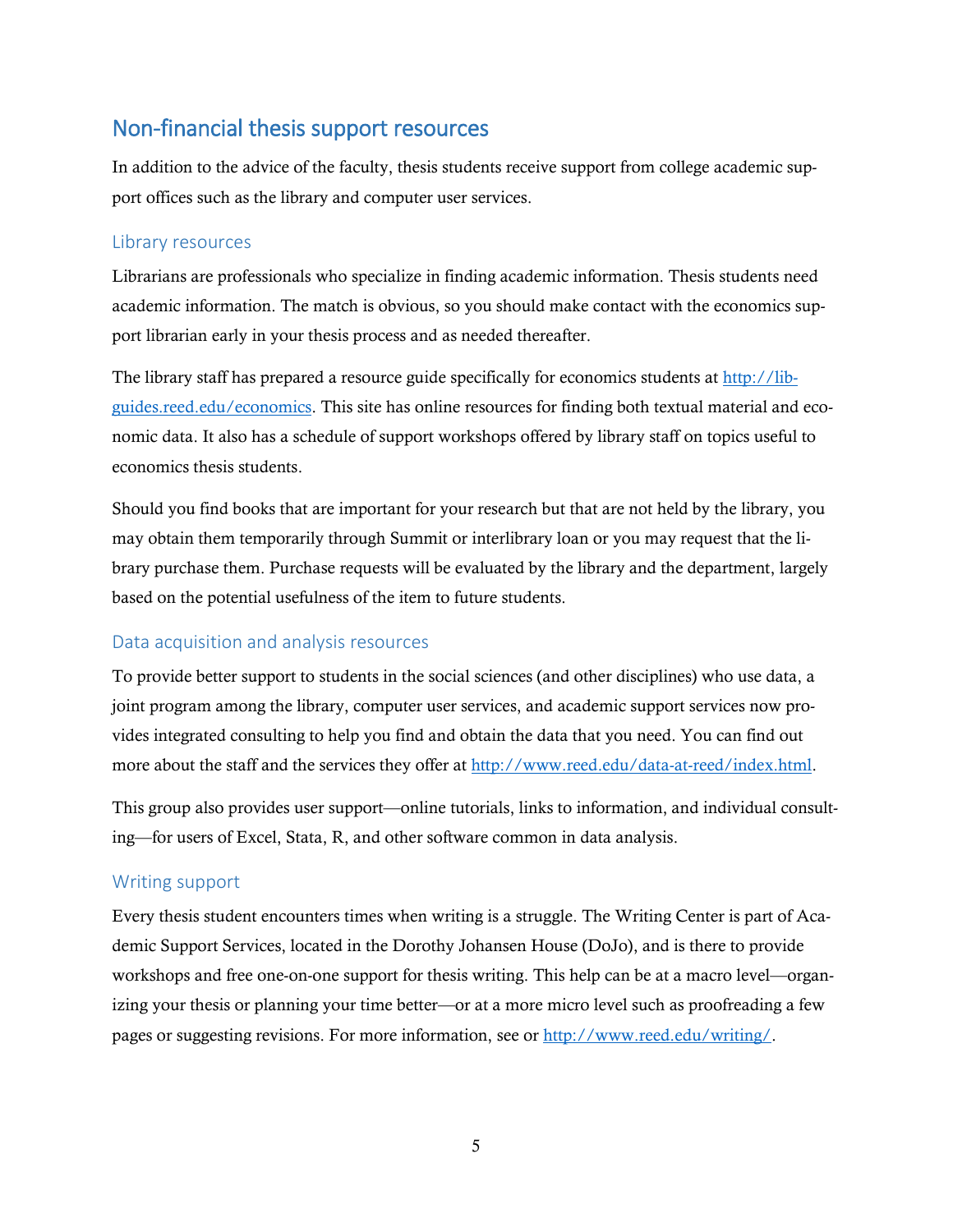# <span id="page-7-0"></span>Meetings with your adviser

Most thesis students meet with their advisers once per week throughout the academic year. Meetings usually last about 30 minutes. Some advisers schedule occasional or regular joint meetings with all of their advisees to discuss general issues that all will confront.

Don't think of the individual thesis meeting as a "class," where you go in prepared to absorb whatever the instructor wants to tell you. The meeting agenda is usually up to you: What progress have you made? What problems or questions have you encountered? What are you planning to do next? To make the most of your thesis meetings, keep a thesis notebook (physical or electronic) with a page each week for "Questions for adviser." Use that page to accumulate questions related to what you are doing, then bring it to the thesis meeting and use it to set the agenda.

Progress on the thesis should be consistent throughout the year—the thesis is much too big a project to leave until the end—but even the most conscientious thesis students will have an occasional week in which they either don't make much progress or don't have anything that requires the attention of the adviser. If that happens, don't waste your time and your adviser's time having a meaningless meeting. Send an email to your adviser the day before the scheduled meeting describing the situation and suggesting that there is no need to meet. It is not usually a problem if this happens a few times during the year provided that good progress is made during the other weeks. It *is* a problem if cancelled meetings happen regularly.

Your adviser will often ask for written materials before the meeting, such as drafts of sections of the thesis or tables of regression results. Unless your adviser tells you otherwise, everything that is submitted to him or her should be appropriately proofread, be spellchecked, and have appropriate citations using the department's preferred citation style (see below). Do not waste your adviser's time fighting through your text to correct spelling and grammar. Such errors distract attention from the economic content, which should be the adviser's primary concern.

# <span id="page-7-1"></span>Role of the first-draft reader

For economics majors, the first-draft reader is assigned by the Economics Department at the beginning of the thesis year. When possible, the department assigns the person who, apart from the adviser, is most familiar with the fields of economics that apply to your thesis question.

The formal roles of the first-draft reader are three:

Reading and providing feedback on the chapter(s) submitted at the end of the first semester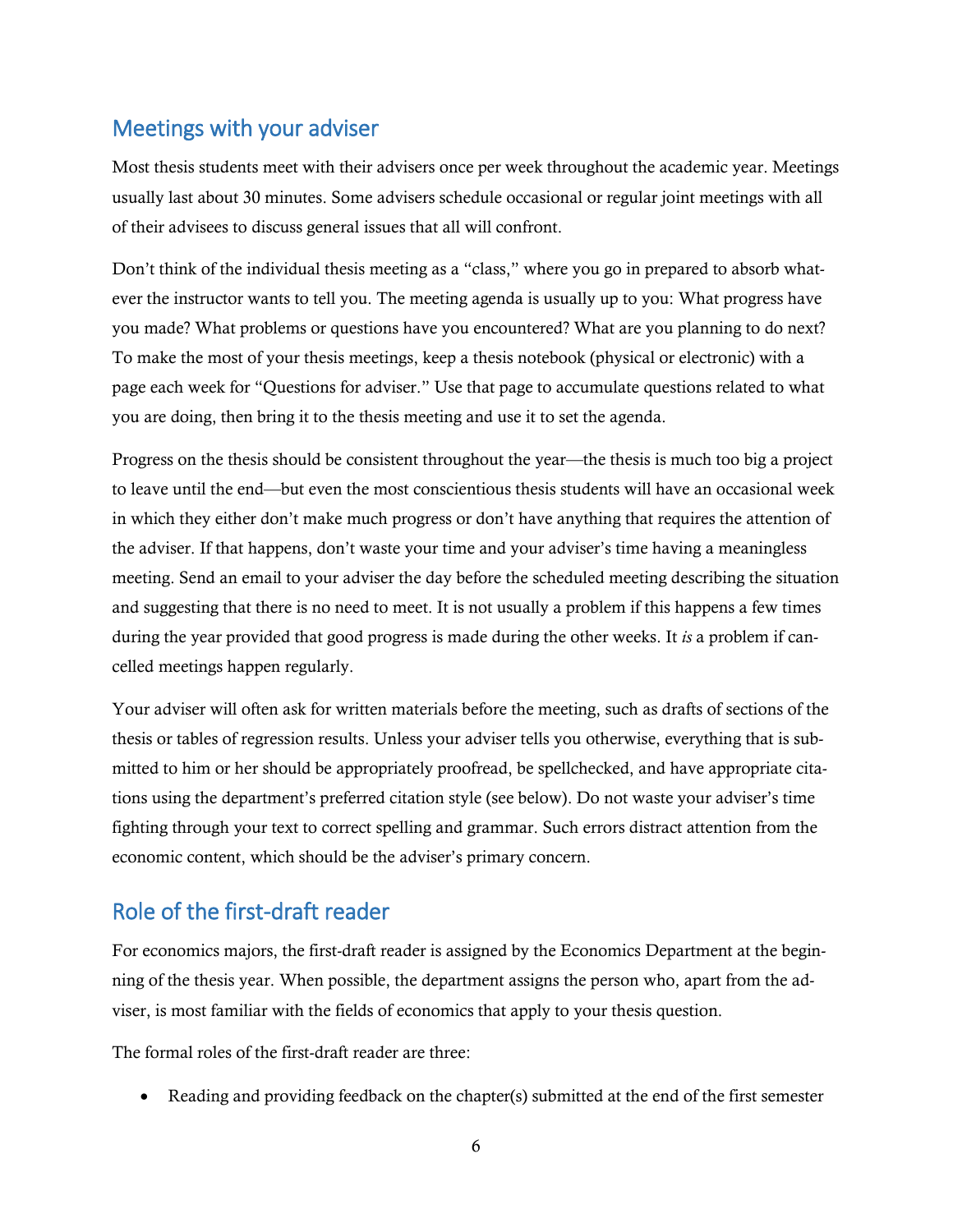- Reading and providing feedback on the first draft of the thesis in the second semester
- Reading the final draft of the thesis and participating in the oral examination.

Beyond that, your first-draft reader can serve as an "associate adviser." It is wise to seek the advice of the reader periodically throughout the thesis research, particularly if you have questions that relate to the reader's fields of expertise. Consider this person to be a resource that is available to you as needed to support your work.

# <span id="page-8-0"></span>Mechanics of writing a thesis

Writing a thesis is a huge undertaking, probably bigger than anything you have ever done. Unlike course papers or studying for exams, a thesis cannot be written in a day, a week, or even a month. It requires sustained effort through the entire academic year to create a successful thesis. Here are some tips to help make the process smoother.

### <span id="page-8-1"></span>Word or LaTex?

Theses are written in either Microsoft Word or in LaTex. Which one should you use? Both are totally acceptable for an economics thesis. Moreover, any thesis can be written and made to look beautiful with either software. But there are some advantages and disadvantages to each.

Word is the dominant word-processing software in the world market and, as a result, Word documents are almost universally portable. Some advisers like to use Word's "track changes" feature to make suggestions or corrections in your drafts. This allows you to simply "accept" (or "reject") the suggested change without having to type it into the draft yourself. While LaTex specializes in formatting equations and tables, Word can do tables equally well and has an equation editor that produces totally satisfactory equations with a full array of mathematical symbols.

LaTex tends to be the preference of mathematicians and is marginally handier with equations and tables. Its disadvantage is that your thesis is a "script" telling LaTex what to do, which must then be compiled to a pdf in order to see how the document will appear. Because you will send your adviser the pdf, he or she cannot simply edit the document directly to recommend changes but must instead insert comments into the pdf file, which you then need to transcribe yourself to the LaTex script.

As always, check with your adviser to see if he or she has a preference.

### <span id="page-8-2"></span>Thesis template

The Computer User Services staff have created thesis templates for both Word and LaTex to handle all the mundane formatting tasks and to assure that your thesis will be in acceptable form. Use them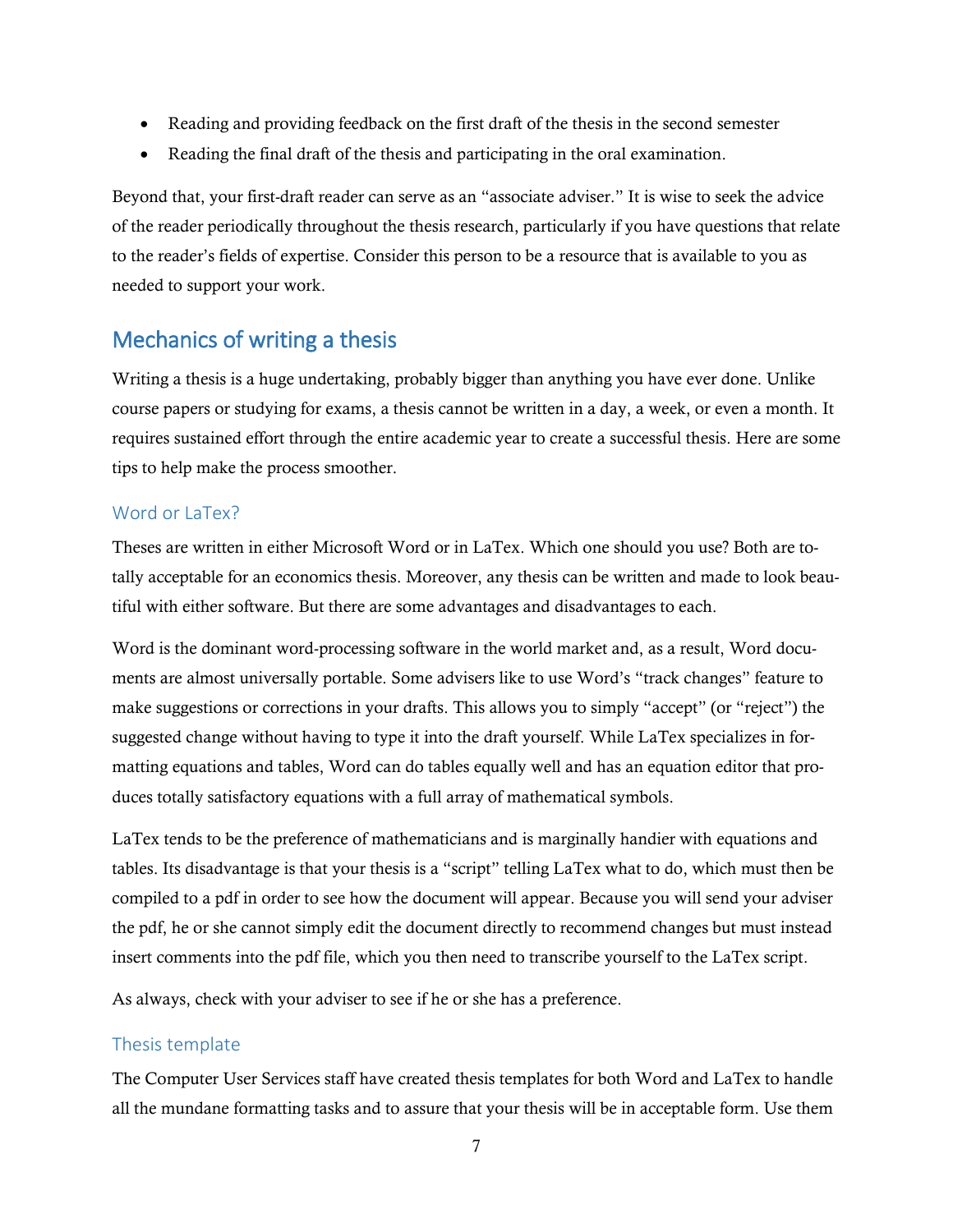from the very start of your thesis writing. This is important because text that has formatting from another template (and every document has a template whether you realize it or not) may carry inappropriate formatting with it when copied and pasted into the thesis template. This can undo all the advantages that you get from having the thesis template in the first place.

Rather than starting with a bunch of disparate pieces and assembling them into a thesis (and into the thesis template) later on, it is useful to start by setting up a document in the template with tentative chapters (perhaps according to the outline suggested below). As you read and do research, type what you have learned into appropriate sections of the emerging thesis. When you finish your research, *voilà*, you have a thesis!

### <span id="page-9-0"></span>Citations and references

In the course of doing research for your thesis you will read dozens if not hundreds of articles, books, and chapters. Keeping track of them so that you can cite them properly can be a massive undertaking if not done properly.

There are two software packages, Endnote and Zotero, that are both available to students at no cost through the Reed Web site. These programs do two things for you:

- They act as a database for all of your thesis-related sources, keeping track of details like page numbers and journal volume/issue numbers.
- They interface with Word or LaTex to place correctly formatted citations and a complete bibliography into your document without you having to retype anything.

The library staff conducts classes each semester on the use of both programs. Take a class early on and then use one or the other to keep track of your sources from the very beginning, being careful to enter all the relevant information (author, title, journal name, volume and issue numbers, page numbers, etc.). Once these are in Endnote or Zotero you will never have to find them again.

Citing the works that you use is critically important: failure to cite properly is academic misconduct and can lead to harsh penalties—even to expulsion from the college for serious plagiarism. The Economics Department prefers the Author (Date) citation style of the Chicago Manual of Style and has created a document discussing citation practice and showing common forms of citation that economics students might need at [http://www.reed.edu/economics/parker/Citation%20Guide.pdf.](http://www.reed.edu/economics/parker/Citation%20Guide.pdf) For additional help with citations (especially relating to online materials and data sources), the Reed Library has a guide at<http://libguides.reed.edu/citation> and the Chicago Manual of Style itself can be accessed interactively at [http://www.chicagomanualofstyle.org/home.html.](http://www.chicagomanualofstyle.org/home.html)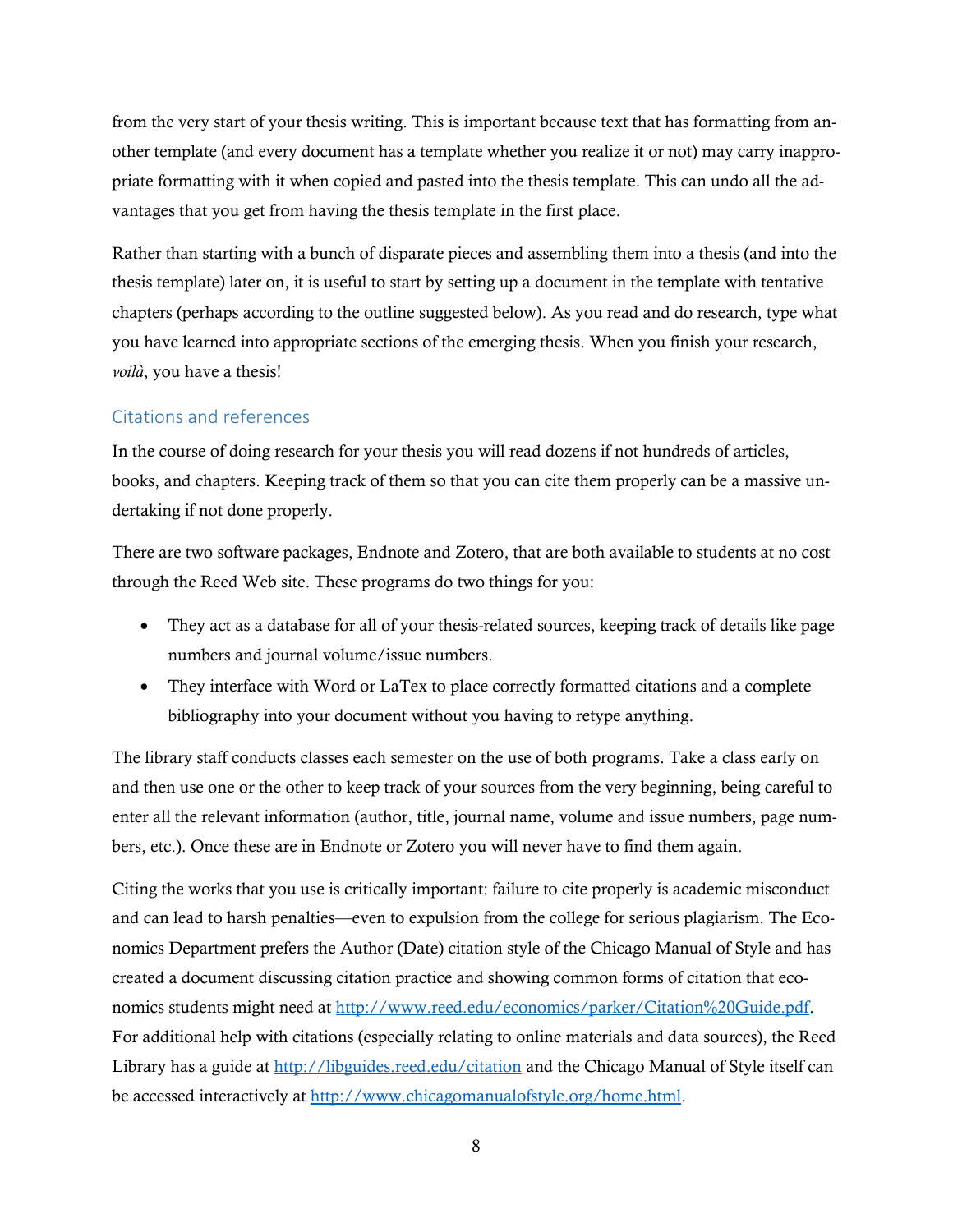When you start using Endnote/Zotero, set the citation format to correspond to the Chicago Manual of Style and it should do the work for you. (Note that Chicago has two different formats: the footnote format that is more common in the humanities and the author-date format that is used in scientific work. This isn't Hum 110: use the latter.)

#### <span id="page-10-0"></span>Who is your audience?

Articles in professional economics journals are written for economists. Textbooks are written for students. But who is the intended audience for your thesis?

It will be read not only by faculty economists and future economics students, but also by outside members of your orals board who may have little or no background in economics … and maybe even by your grandparents. This presents a challenge because you have to find a target audience somewhere in the middle.

You won't go far wrong if you assume that your reader understands economics at the level of Reed's Econ 201 course, but nothing beyond that. It is unnecessary to explain basic economic concepts such as supply-demand analysis, utility and profit maximization, and the basics of aggregate demand and supply in macroeconomics. However, you should provide a brief introduction to ideas that most Econ 201 students would not have studied. For example, if you use concepts (to choose just a few) such as purchasing-power parity, contestable markets, efficiency wages, game-theory models, or models of moral hazard or adverse selection, you should take a paragraph or a page to introduce the basic ideas to your readers. In general, it is probably better to aim too low than too high. Your adviser will be able to guide you in setting the proper level.

# <span id="page-10-1"></span>Outline of a typical economics thesis

Every thesis is unique and very few exactly follow the template below, but most economics theses have sections or chapters covering these topics in approximately this order.

#### <span id="page-10-2"></span>Introduction

Your introduction states the question that you're trying to answer in the thesis, and then summarizes how you go about obtaining the answer and what your answer is. Obviously, you cannot write the complete introduction until the very end, but the first part—what your question is—should be the starting point of your thesis process. This part of the introduction should be submitted along with the literature review at the end of the first semester.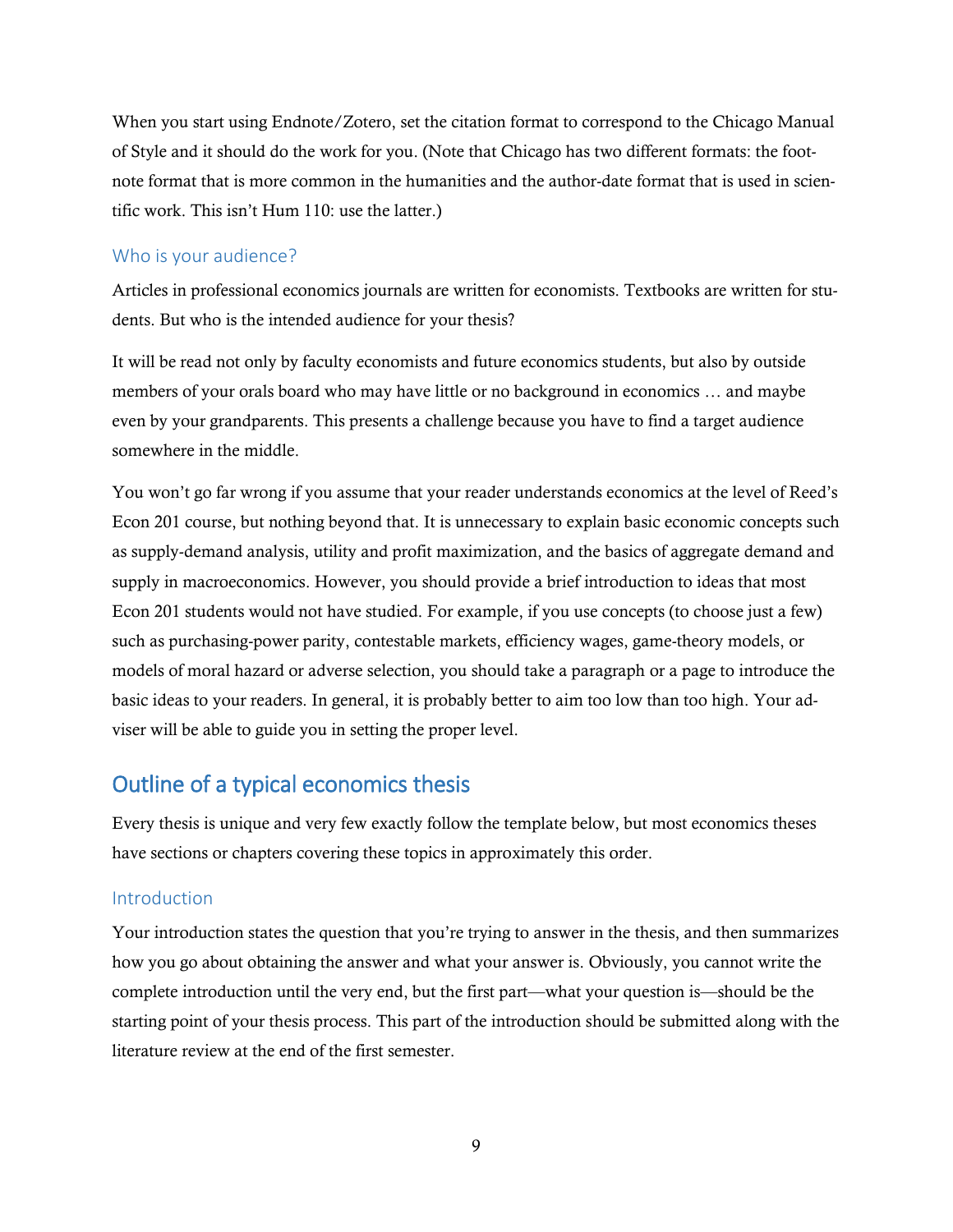#### <span id="page-11-0"></span>Literature review

The first step of thesis research is usually to search broadly in the economics literature to discover what other economists have found that relates to your question. Depending on your topic, you may find a dozen papers or hundreds, so it's hard to generalize about the length of the literature review.

During your initial reading, the nascent literature review chapter can serve as an archive of your notes about what you've read, with each study getting its own short summary. As you proceed (and before you submit it at the end of the first semester) it should be reorganized by topic with sections summarizing the results of all of the studies you found on each major topic.

The amount of detail devoted to any individual paper varies greatly. Papers that are closely related to your thesis research often require several pages, sometimes including tables of key results. Papers that are merely background or of historical interest may warrant only a brief mention. Although you submit the literature review at the end of the first semester, you will likely need to revise it later because it is often not clear exactly which papers are most important until the direction and outcome of your thesis emerge. Some studies that seemed important at mid-year may not relate closely to the final thesis, while others that seemed tangential earlier may become central and require more complete treatment.

In the completed thesis, your literature review provides the reader with the background necessary to understand your thesis work and how it fits into the broader discipline. You should reexamine the literature review at the end of your thesis writing and adjust the content to make sure that it gives the necessary information.

Note that the literature review in a Reed thesis is usually much longer than those in the journal articles you are accustomed to reading. The literature review section of a journal article is usually brief (often just a sentence or two) and uninformative because (1) the reader is assumed to be familiar with the literature in the field, and (2) journals operate under tight page constraints so longer reviews are discouraged. Neither of these conditions applies to a Reed thesis: most of your readers will be unfamiliar with the literature and there is no page limitation. If you are in doubt, always check with your adviser about the appropriate breadth and depth of your literature review.

#### <span id="page-11-1"></span>Data and methods

Once the reader knows what question you are trying to answer and what answers other scholars have found, you need to tell the reader how you are going to go about your research. There should be a chapter or section in your thesis telling exactly where you obtained the data you used. Give the

10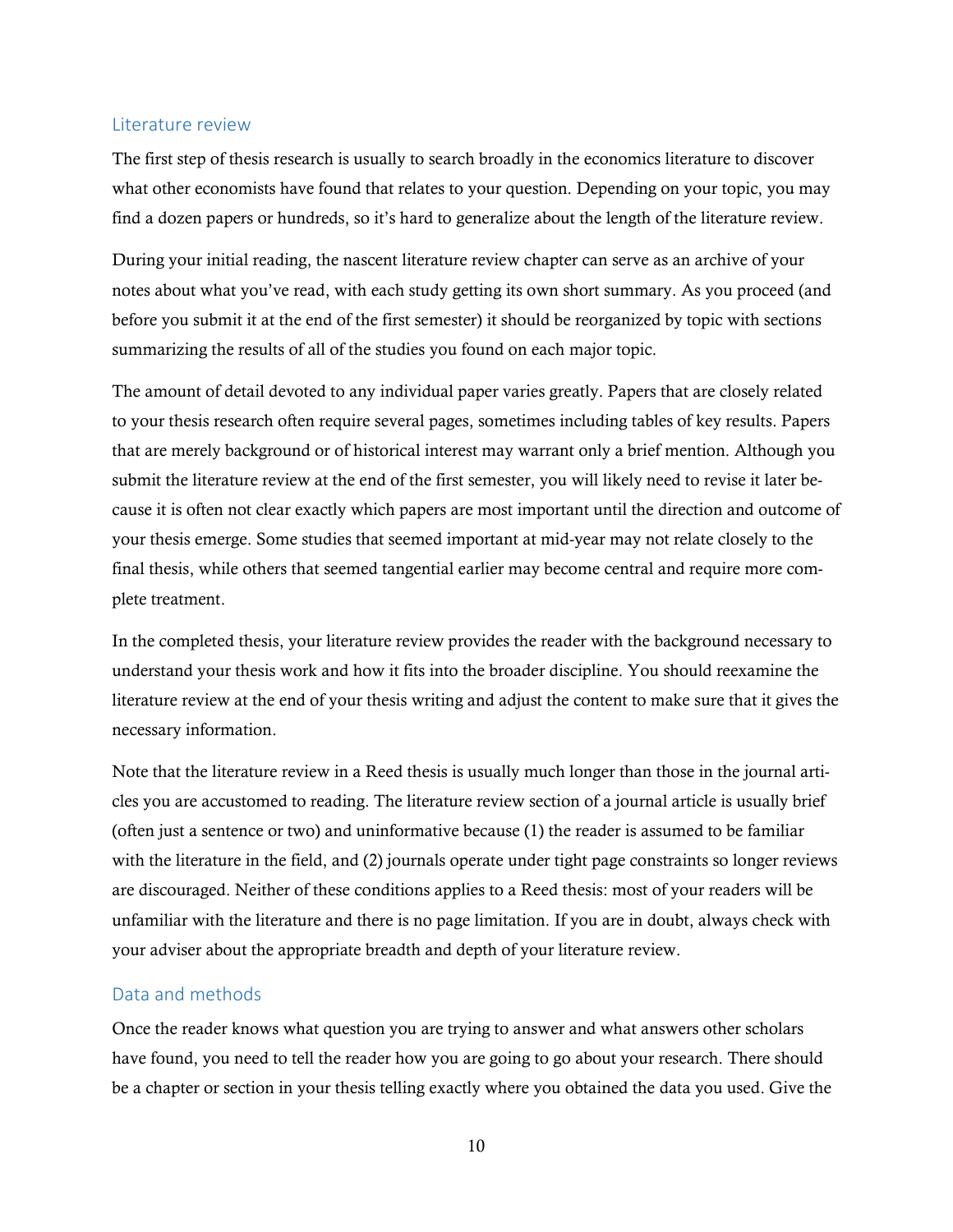broad outlines in your text: "My real output series is the output-side real GDP series from Version 9 of the Penn World Tables (Feenstra, Inklaar, and Timmer 2015)." Also be precise about the units of measure: Is it in domestic prices, U.S. dollars, an index number, or something else? Is it aggregate or per-capita?

The description of your data should be sufficient for a future thesis student to replicate your results. If providing that information requires a lengthy and detailed description that would distract from the flow of your text, you should put it in an appendix to which you refer in the text. All data sources used should be cited in your bibliography.

The data section is also the place to assess the weaknesses of your data. Economists can rarely measure exactly what they want and nearly all measurements are imprecise. We do not expect you to have perfect data but we do expect you to understand their limitations. You don't need to tell the reader that GDP numbers are not perfect, but if you are using GDP to proxy for something else (for example, for a nation's wealth) then explain why that is a reasonable variable to use as a proxy given that nothing better is available. You should also explain what problems may arise with your proxy variable (to continue the example, GDP fluctuates much more than wealth over the business cycle, so the quality of the proxy will depend on whether the country is in recession or at full employment).

You also need to describe in detail the statistical or econometric procedures you use to analyze your data. You should provide a description and rationale for all of your econometric methods, especially more advanced models such as fixed effects, time-series methods, probit/logit, etc. Include an appropriate citation to an econometrics text or paper that describes the method in more detail.

It is always appropriate to include any do-files that you used to construct your data set or estimate your models in an annotated appendix to the thesis. This is essential if your work requires analysis more complex than an obvious combination of Stata commands.

Thesis students often use previous theses as models for their own work. Some theses are updates, extensions, or revisions of earlier thesis work. You can facilitate this process by leaving copies of your data set and do-files for future students to build upon. These can be left as a CD or DVD in pocket in the thesis cover or by depositing the data/programs along with the thesis in the Electronic Thesis Archive. Your adviser can also serve as a repository for these files.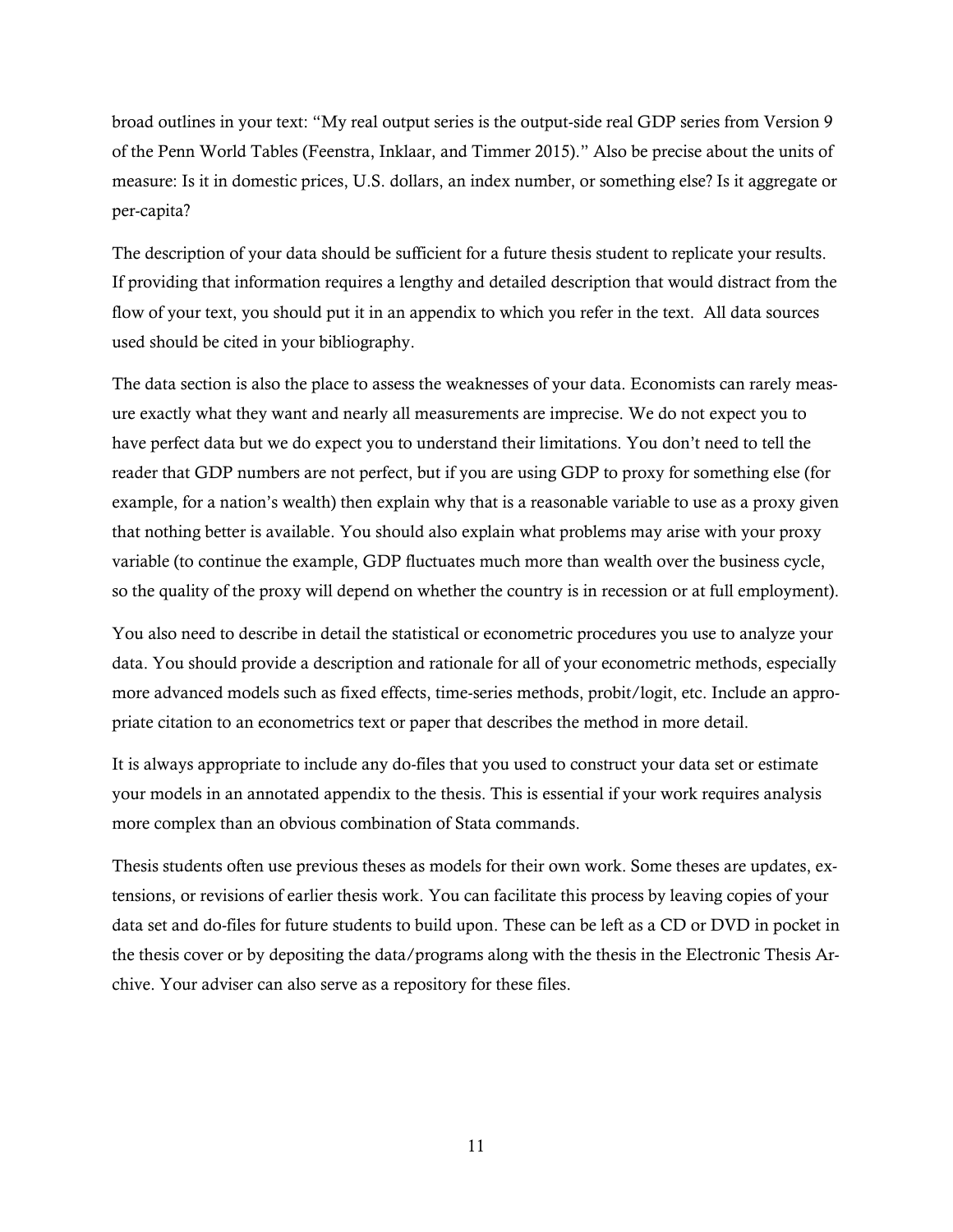#### <span id="page-13-0"></span>Results

This section of the thesis describes what you found when you completed your research. Depending on the volume of detail you need to present, you may separate the statement of the results from the analysis and interpretation as separate chapters/sections or you may combine them.

Most economics theses have extensive tables, but *do not let the tables tell your story*. The reader should be able to understand your important results from reading the text without looking at the tables: the text tells the story, referring to the tables as necessary. However, not every number in your tables is important enough to be discussed in the text. Limit your textual discussion to the results that bear significantly on your thesis question and let interested readers examine the tables for other results.

Sometimes the volume of the econometric results is overwhelming, with huge tables that don't fit easily on one page or multiple variants and models that require a half-dozen or more tables. In such cases, it is appropriate to include in the thesis only the part of the table that is important, or only one or two of many alternative models. The full tables should then be in an appendix for those readers who are interested in the parts of the results that are less important for your argument. There is no page limit, but too many long tables in the text can interrupt the flow of your argument.

Also, it is very hard to read tables that do not fit on a single page. Tables can be single-spaced and, if necessary, you can use a slightly smaller font in order to fit them on a page. You can also format the tables in landscape rather than portrait if they are wide and fit better sideways. The experts at CUS can help you with the formatting.

#### <span id="page-13-1"></span>Analysis and interpretation

If your results themselves require many pages, you may want to use a separate chapter or section analyze what the results mean. This is particularly appropriate if the interpretation requires something more than just reading a coefficient or test statistic from a table. After reading this section, the reader should understand fully how you interpret the economic implications of your results.

This section of the thesis can often be used to compare your results with those of previous studies. Summary tables with results from several studies (including yours) may be appropriate if the numbers are directly comparable.

#### <span id="page-13-2"></span>Conclusion

The conclusion summarizes the entire thesis. It also provides a place for you to assess the strengths and weaknesses of your study. Most conclusions include a list of ways in which you would improve the study if you had more time, access to better data, or could be released from other constraints that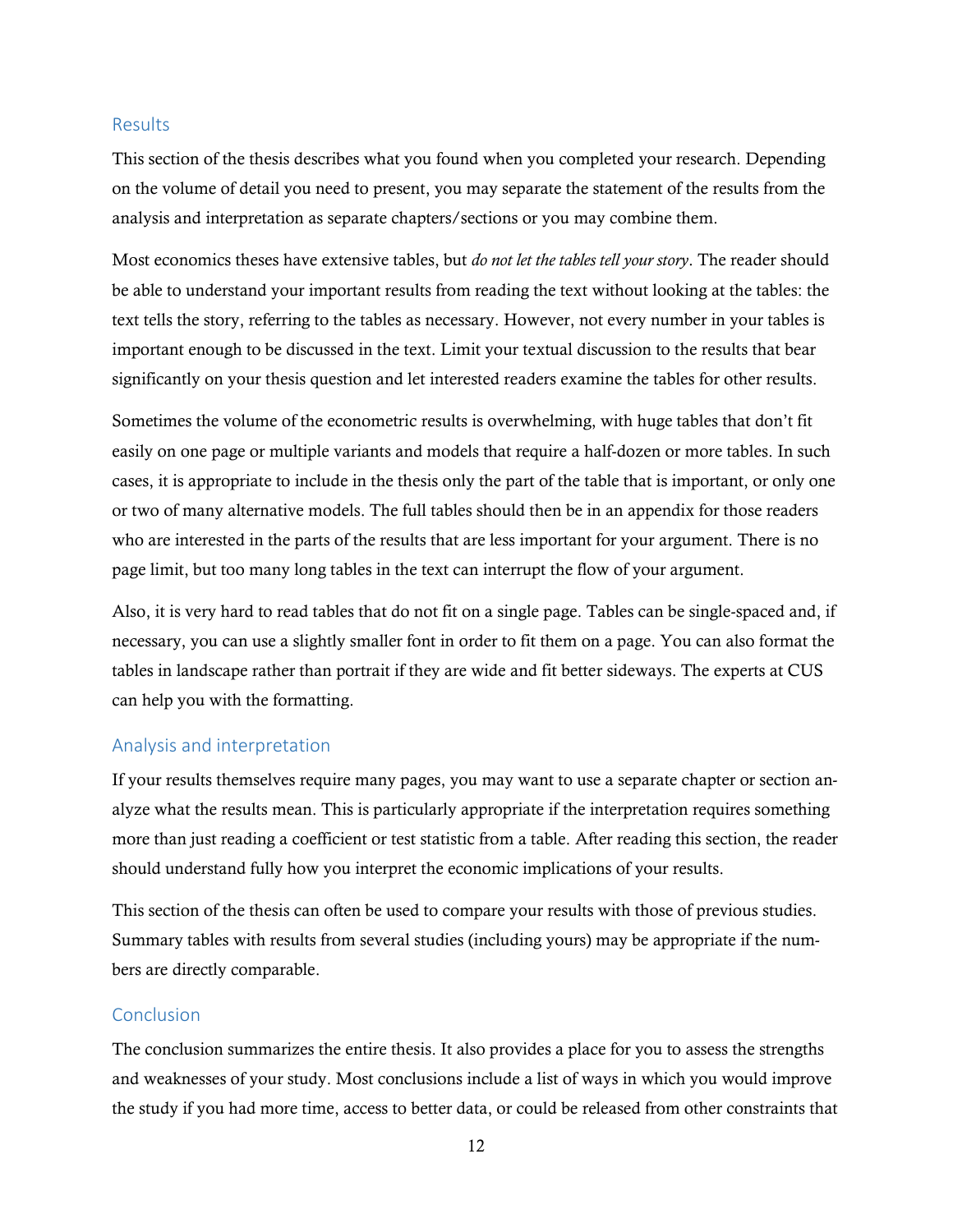held you back. (This last sentence is a ubiquitous question at the oral exam, so it is a good idea to anticipate it in the thesis.)

The conclusion is the last word of your thesis: send readers off with the message that you want them to remember.

# <span id="page-14-0"></span>Oral examination

The oral examination ("oral") is the culmination of your thesis year. It is a celebration of your work as much as a formal "examination." The tone of the meeting is generally friendly and supportive: we want you to succeed in presenting and defending your work in this formal setting. Take the oral seriously, but do not dread it! Think of it as an opportunity to spend approximately  $1\frac{1}{2}$  hours talking with a group of really smart people about a topic (your thesis) that you know more about than they do.

### <span id="page-14-1"></span>**Scheduling**

Orals scheduling is a complex process with many interdependent considerations. The orals schedule is published on the day that first drafts are due. The History and Social Science (HSS) division schedules 50 to 80 orals (in the spring semester) spread over 25 time slots in such a way that HSS faculty members do not have time conflicts. Changes are usually impossible.

Most oral exams are in one of the following time slots: 9–10:30, 10:40–12:10, 1:10–2:40, 2:50–4:20, and 4:30–6:00.

### <span id="page-14-2"></span>Orals board

For economics orals, there are usually four faculty members present as "examiners":

- Your thesis adviser
- The first-draft reader (usually another economist)
- A third member from another HSS department (assigned by HSS)
- A fourth faculty member from outside of HSS that you choose and whose participation you arrange in the weeks before the oral. (You should begin soliciting possible fourth members by email or in person as soon as the orals schedule is published.)

For interdisciplinary majors, the co-adviser and sometimes another faculty member from the other department will be part of the orals board, which may replace or be in addition to the members above.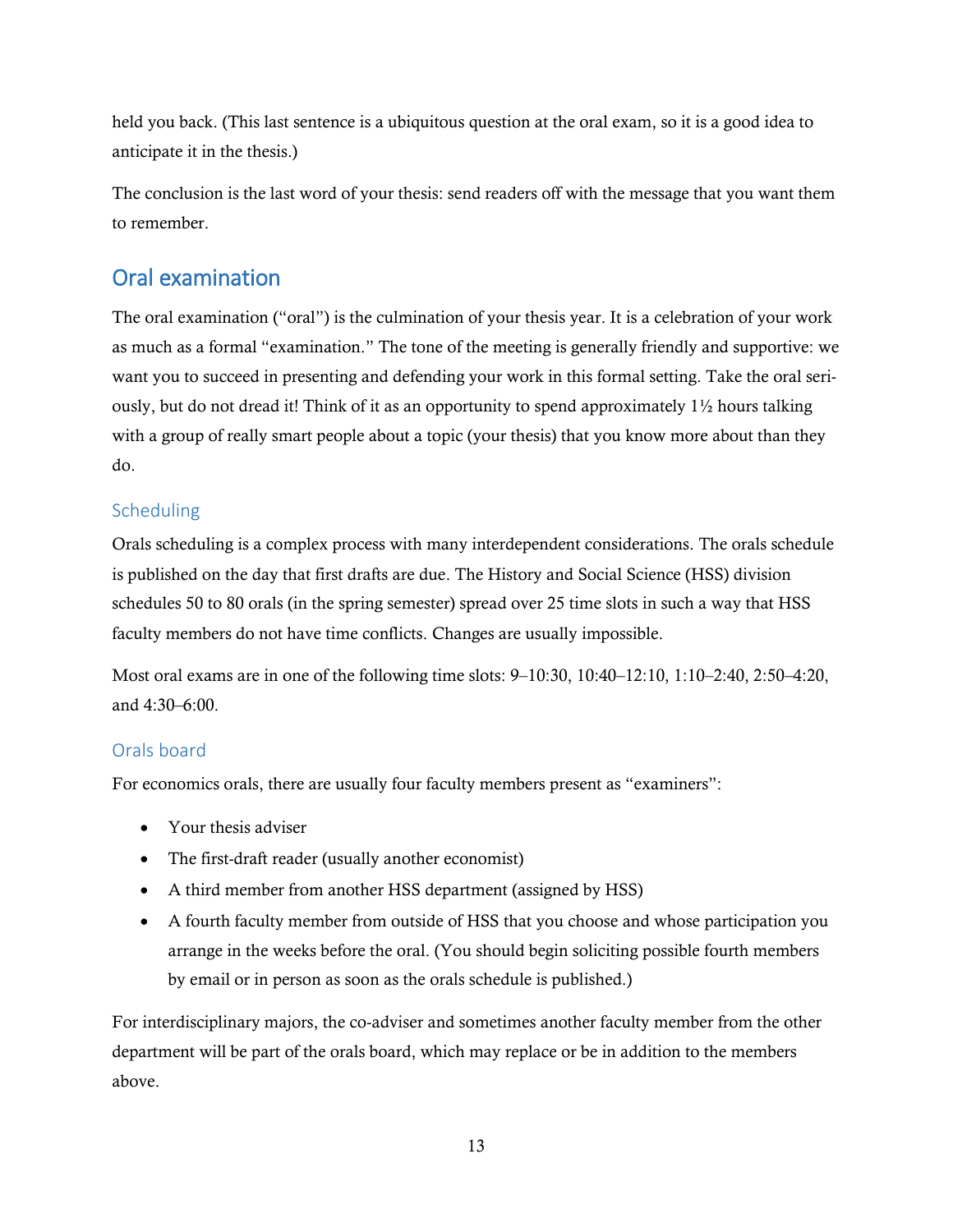Occasionally, the student and adviser may agree that it is appropriate for a person from outside of the Reed faculty to observe or participate in the oral. For example, if your thesis does work that is of direct interest to a policymaking agency, a representative of that agency would be a suitable participant in the oral. Such arrangements are determined by the student and adviser.

#### <span id="page-15-0"></span>Distributing the final thesis

As soon as your thesis copies have been submitted to the registrar and returned to you, distribute them to the members of the orals board. The Reed Print Shop will stamp a form on the cover of your bags. Before distributing the copies, fill in your name and the date, time, and location of your oral exam in the blanks on the form. This makes it easier for the faculty members reading your thesis to remember when and where to go.

It is better to walk the copies directly to the faculty members' offices, leaving them under the door or in the box outside if the faculty member is not present. Some faculty members only check their Eliot mailboxes infrequently and you don't want your thesis to get lost or neglected!

#### <span id="page-15-1"></span>Food?

For many decades it was a tradition at Reed that seniors would bring food to the oral for joint consumption. This tradition has waned a bit in recent years and it is certainly not the responsibility of the senior to impress the faculty with an imposing spread of comestibles. *Do not feel obligated to bring food!* The Economics Department will reimburse you up to \$25 for food purchases. Reimbursement requires a receipt which must be submitted to the department's administrative assistant no later than the Wednesday of final-exam week. (This is to make sure that you get your money before commencement.)

If you decide to bring food, keep it simple. For a morning oral, bagels or pastries are likely to be welcome along with fruit juices and/or coffee or tea. In the afternoon, cheese and some sort of crackers or bread is a nice choice. When you are choosing food, keep in mind that some faculty members are vegetarian, vegan, diabetic, or have other dietary restrictions. (It's a good idea to ask the members of your board about this.) And don't be surprised or offended if some members of the orals board do not eat or drink anything. They may have three or four orals that day and that can be too much food.

Do not bring alcoholic beverages!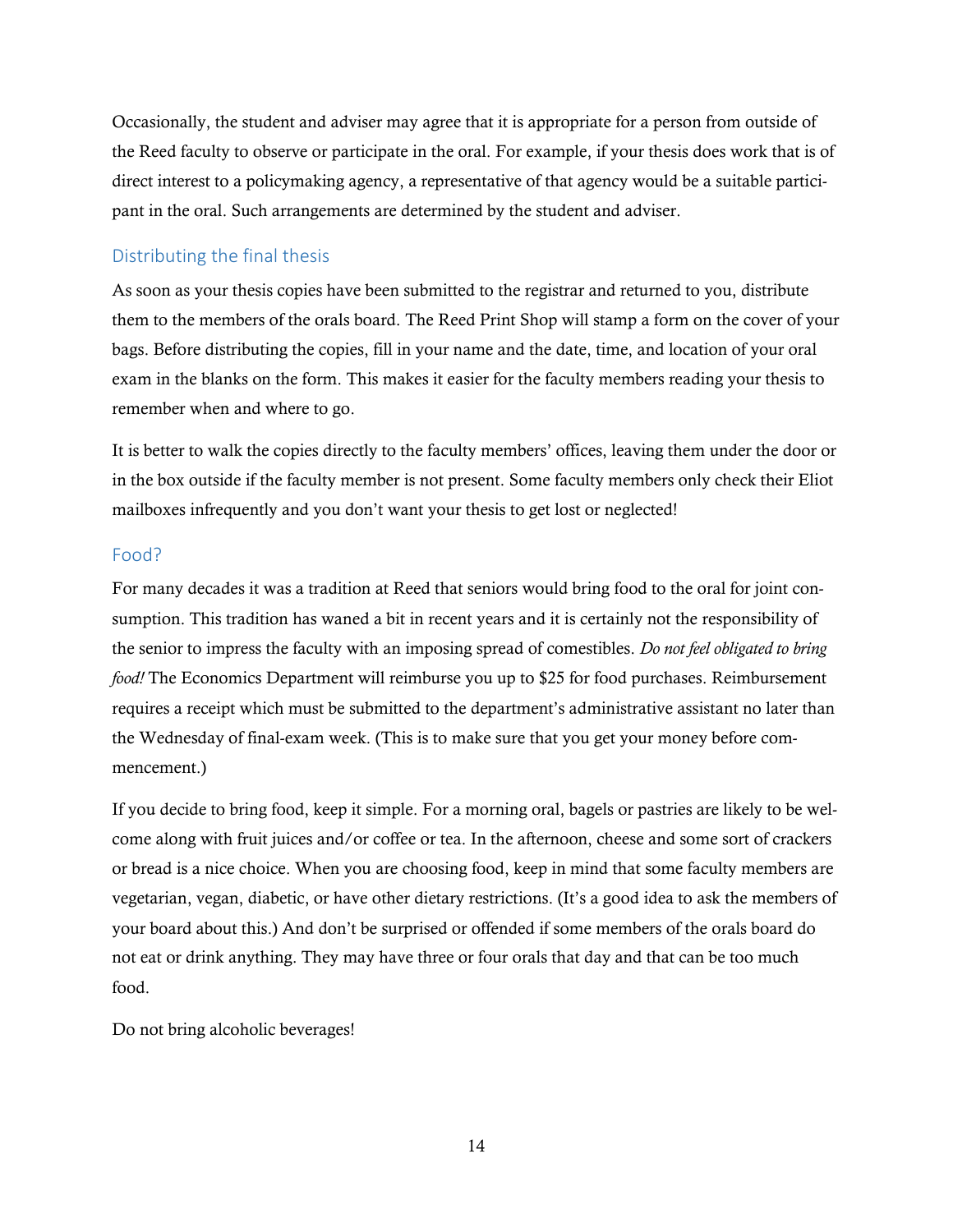### <span id="page-16-0"></span>What happens in the room?

No formal presentation is required for economics orals. You are not expected to prepare slides and present your work as though you were at a conference. (This style of presentation is the norm in some departments at Reed, but not economics.)

Have a copy of your printed thesis with sticky notes marking major tables or sections of the thesis that you might want to find quickly.

The traditional first question is "How did you get interested in your thesis topic?" Use this question to segue into a brief (no more than 10 minutes) summary of your thesis. You will probably be interrupted with questions during your summary and then the oral proceeds apace.

The orals board will continue to ask questions for about an hour and a half. If you need time to think about a question, take it. You may ask for clarification if you don't understand the question. Your adviser may intervene to clarify the question or to guide you toward the answer if you seem really to be struggling.

After about 75 minutes, your adviser will ask you to leave the room for a few minutes while the board members discuss your thesis and your oral. Don't stay close enough to hear through the door, but don't go too far away either. After the brief deliberation, your adviser will invite you back into the room where everyone will congratulate you and return the thesis copies, which they may have marked with comments.

You should recognize that your board members are likely to have other orals immediately following yours so there may not be time for extended discussion. There is probably also another senior who needs to get into the room and set up, so any follow-up conversations with board members should occur outside the room. You may want to set up an appointment with your adviser to discuss the thesis and the oral at a later time.

### <span id="page-16-1"></span>Thesis grade

You will be assigned a grade for your thesis, but like other grades at Reed it will not automatically be shared with you. Reed thinks of the thesis as a two-unit, full-year course. Your grade in the course depends not only on the "final product" (the thesis), but also on the process by which it was produced and on your demonstration (at the oral) of a solid understanding of your work and its strengths and shortcomings.

15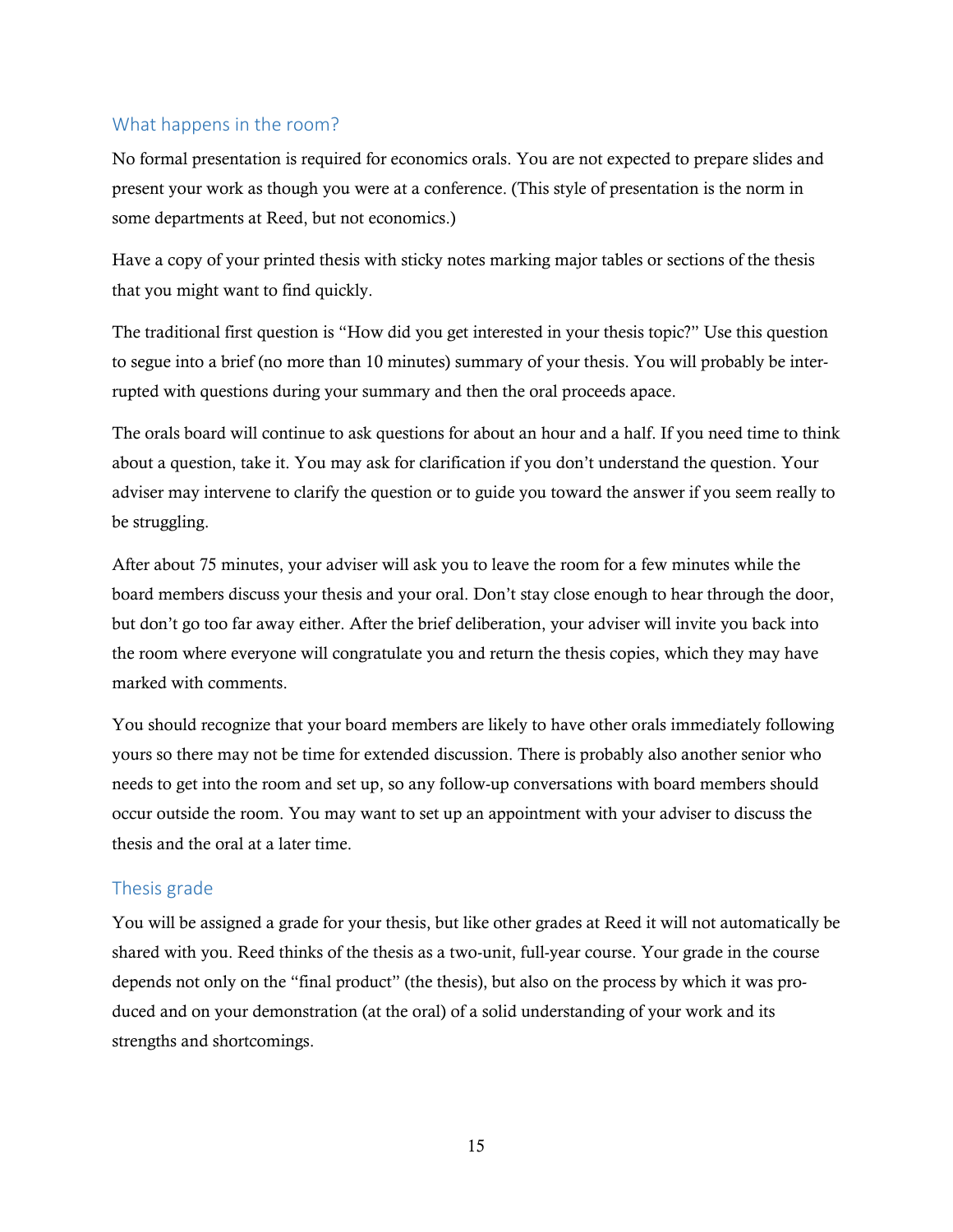The adviser assigns the grade, but usually solicits input from the other members of the orals board. The first-draft reader, having been involved in the process as well as the product of the thesis, can provide important input.

# <span id="page-17-0"></span>After the oral

Once your oral exam is complete you are almost, but not quite, finished with the thesis process. There are a few formalities that have to be completed before you are certified for graduation.

### <span id="page-17-1"></span>Editing after the oral?

The thesis you submit on the final Friday of the semester is the final draft. So can there be a "postfinal" draft? Advisers and departments do not all answer this question in the same way. However, extensive re-writing, addition of sections, or redoing regressions is only allowed in highly unusual circumstance.

Minor changes such as the following are generally permitted and expected: correction of simple typographical errors or misspellings, fixing any problems with the bibliography, finalizing the dedication and acknowledgements, and perhaps a sentence of clarification here or there. This is *not* another draft of the thesis; it is a "cleaned-up" version of your final draft.

### <span id="page-17-2"></span>Binding and submitting your thesis

The Reed Print Shop in the basement of Eliot Hall is your one-stop thesis-finishing service. They will perform all of the printing and binding services, making sure to use the appropriate paper and bindings so that the library will accept your copies.

You will need your adviser's signature (both advisers if there is a co-adviser on an interdisciplinary thesis) on the signature page of all copies (or at least the library copies) of the thesis. This can be done either before or after binding.

Two copies of the thesis (bound and on archival paper) must be submitted to the library by the appropriate deadline. (See the Reed Senior Handbook for details.) Failure to submit your thesis copies on time may jeopardize your participation in commencement activities, so make sure that you get it done.

Seniors nearly always make additional bound copies of the thesis. One copy should go to your adviser. You probably want a copy for yourself and maybe additional copies for parents, grandparents, significant others, and so on. Most seniors end up making four or more.